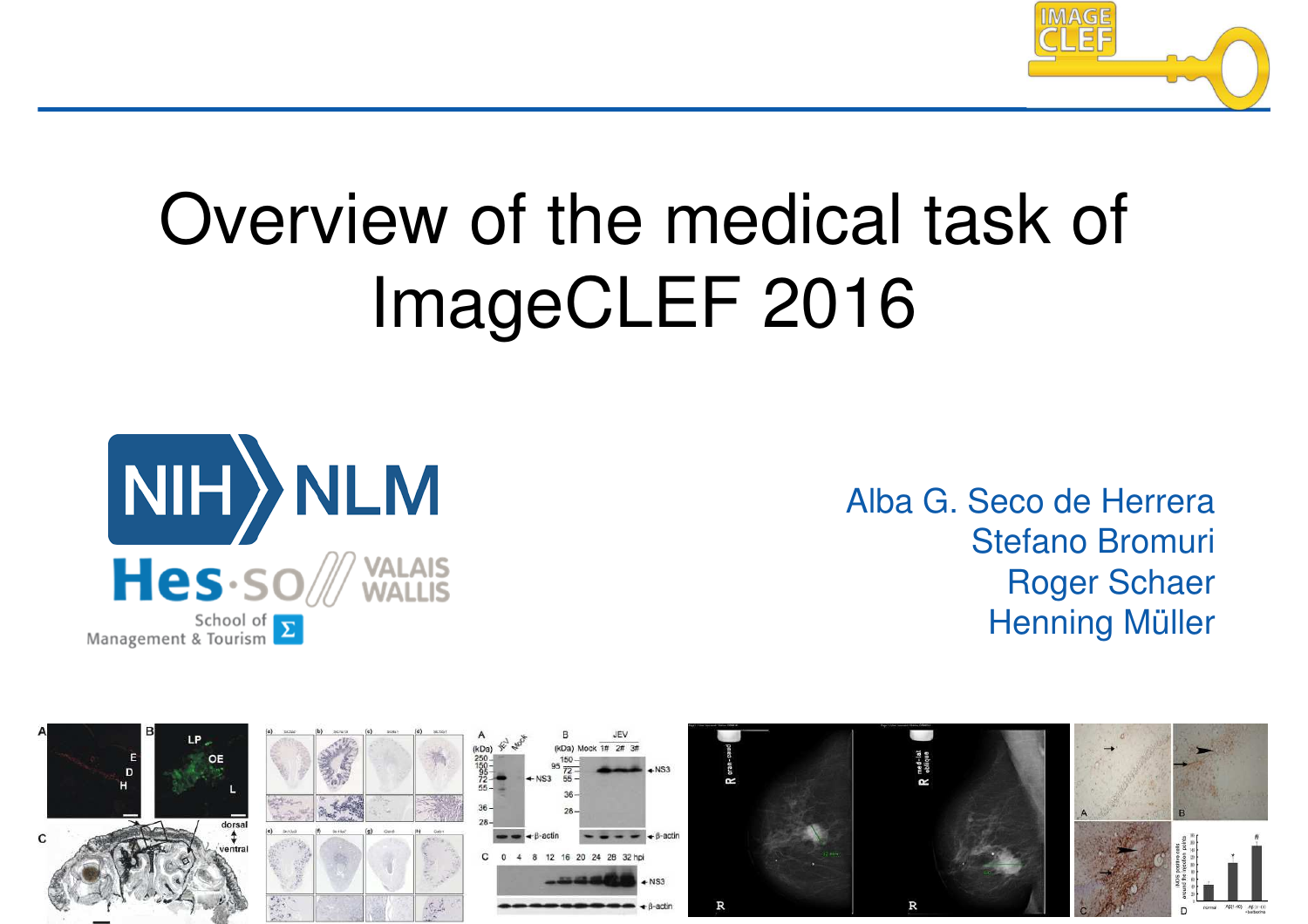# Tasks in ImageCLEF 2016



- Automatic image annotation
- Medical image classification
	- Sub-tasks in compound figure identification, separation, multi-label classification, modality classification and caption prediction
- Handwritten scanned document retrieval
	- New task in 2016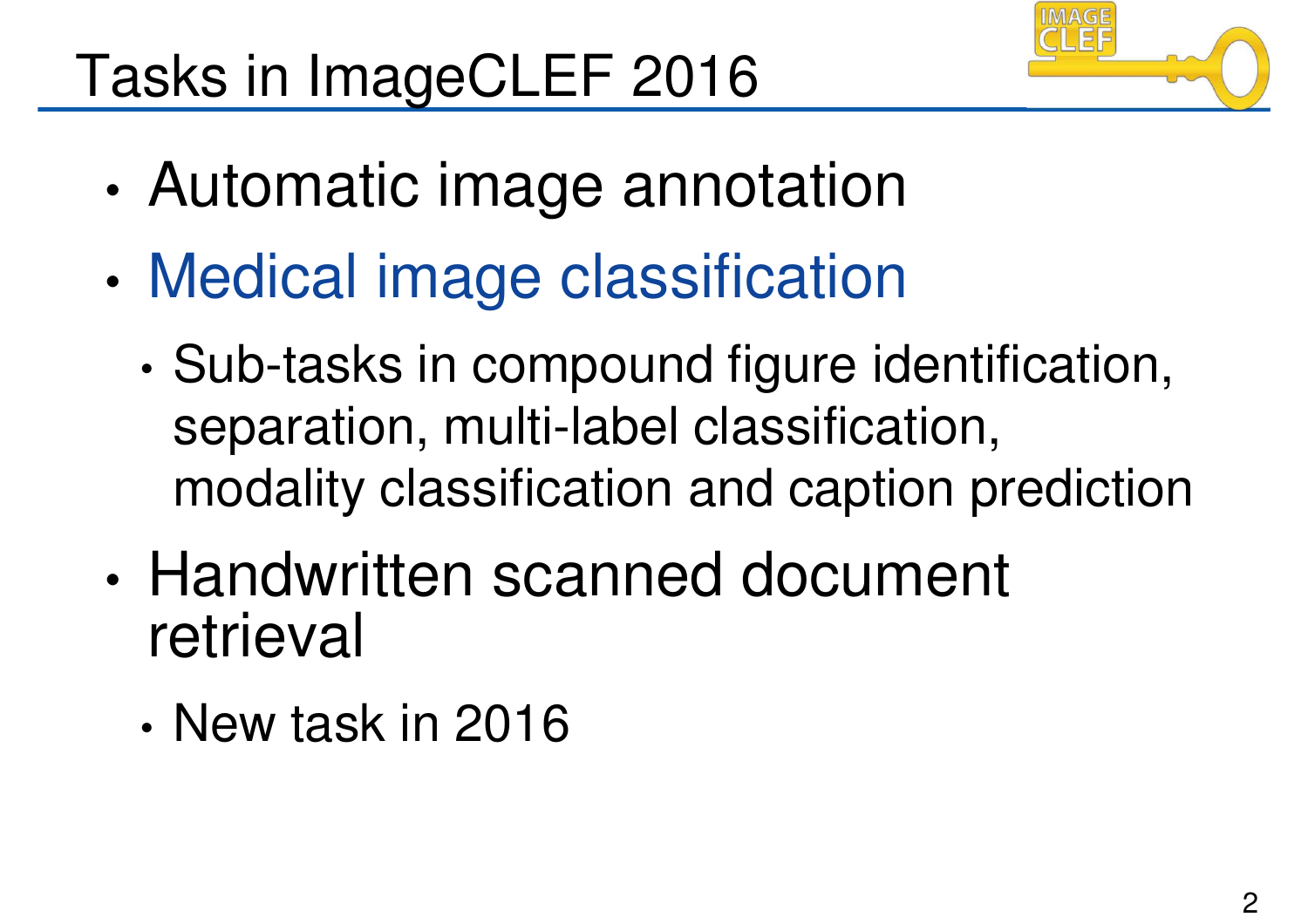

#### **Motivation**

- The medical literature contains large amounts of images
	- The majority are compound figures that require to have subfigures treated separately
- Image content and caption text can be used for the analysis
- Making the compound figure content accessible is the main goal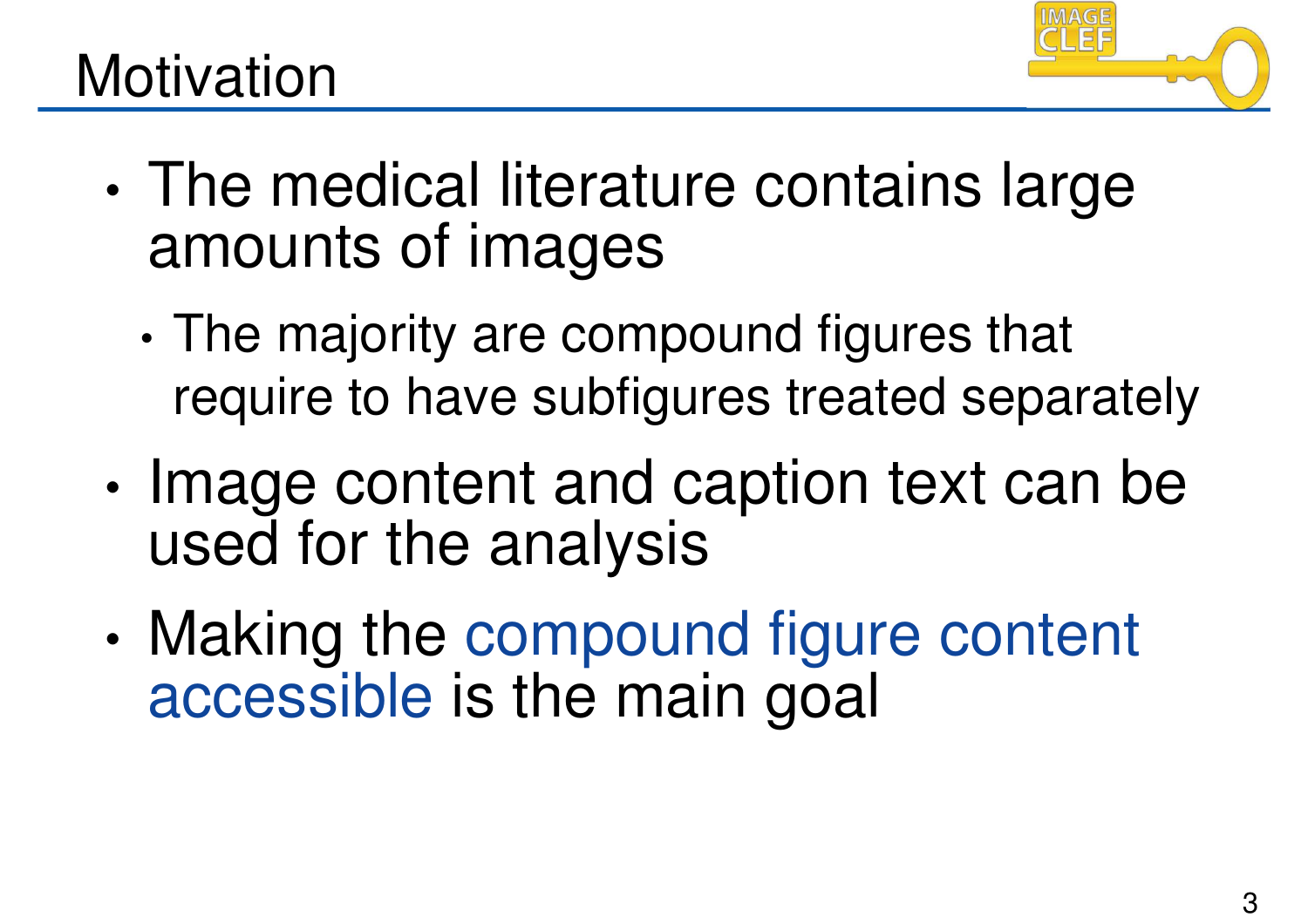

- More figures for all subtasks
- New subtask
	- Caption prediction: given a medical image, produce a caption associated with the image that is then compared to the real captions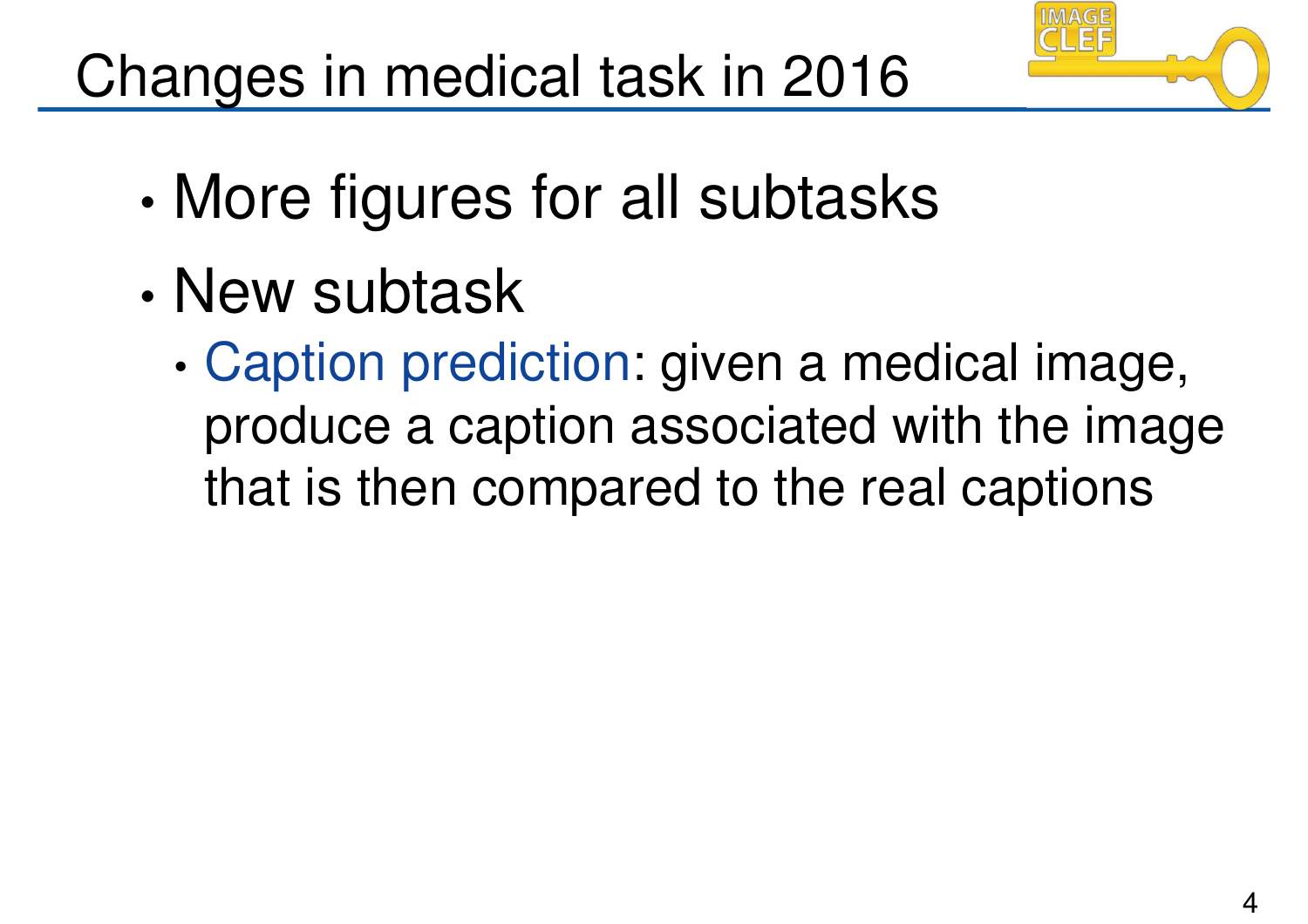

# ImageCLEFmed 2016 subtasks

- Compound figure detection
- Compound figure separation
- Multi-label classification
- Subfigure classification
- Caption prediction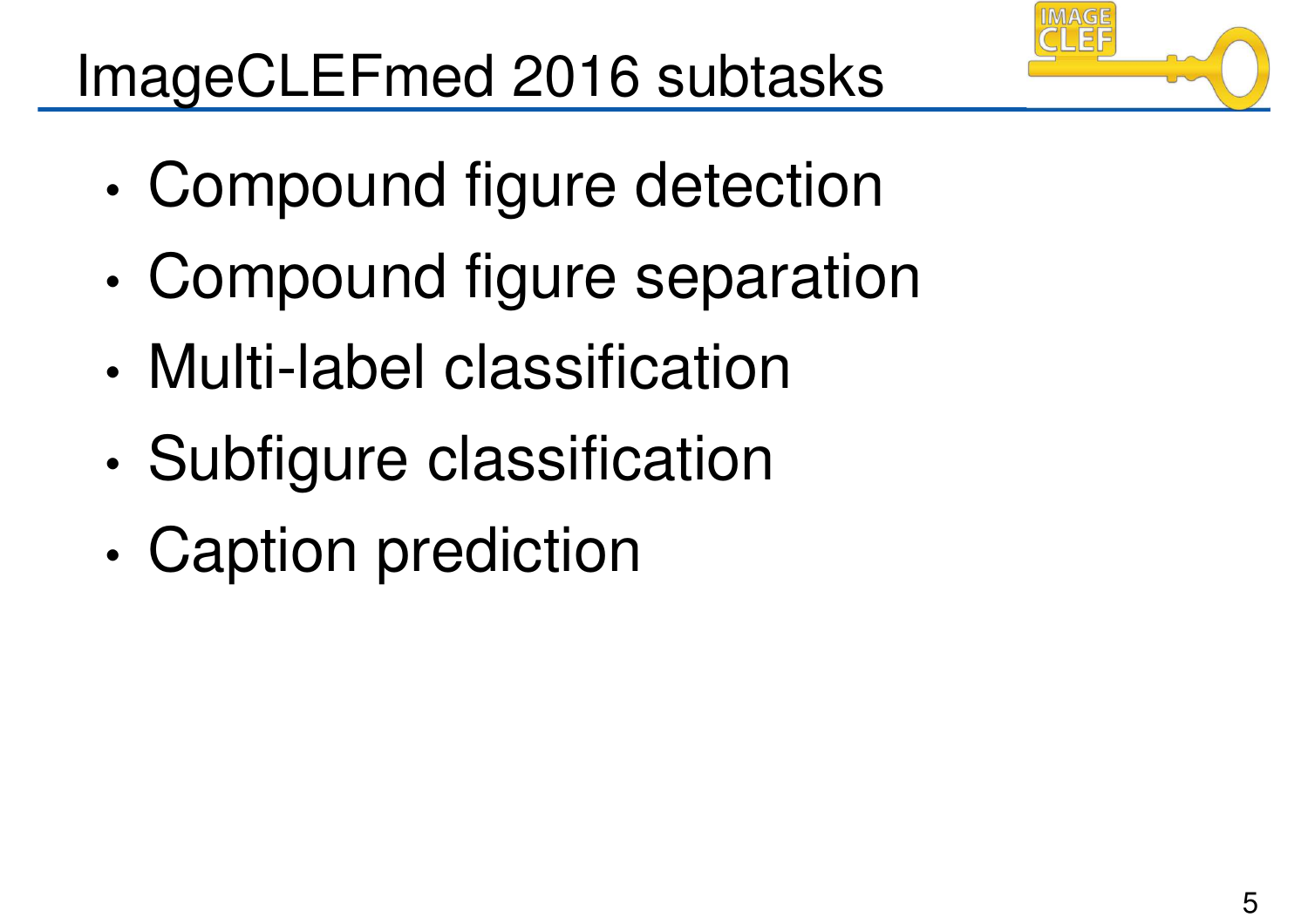## Compound figure detection



• To identify if a figure is a compound figure or has a single content



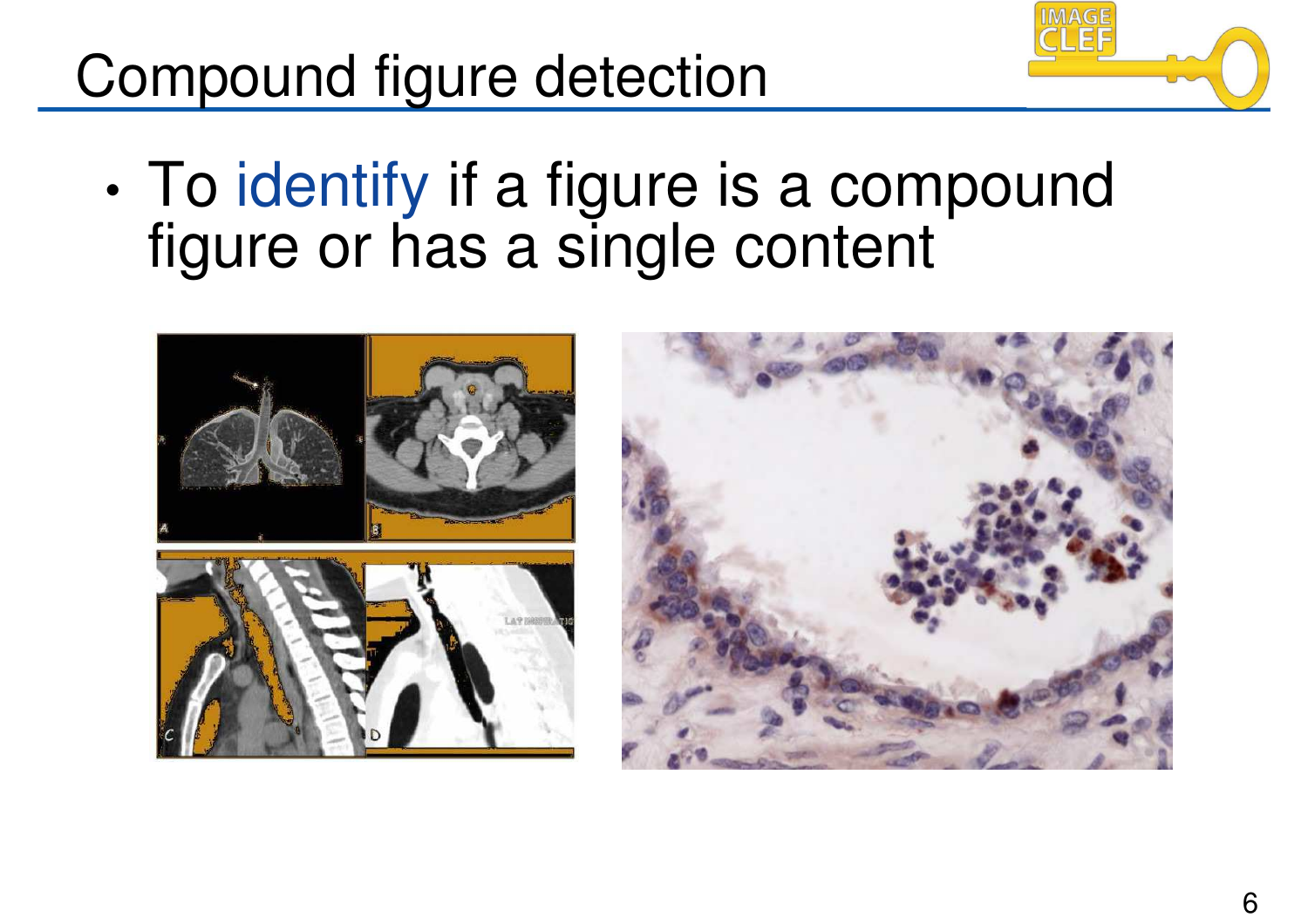### Compound figure separation



• To separate the compound figures into subfigures



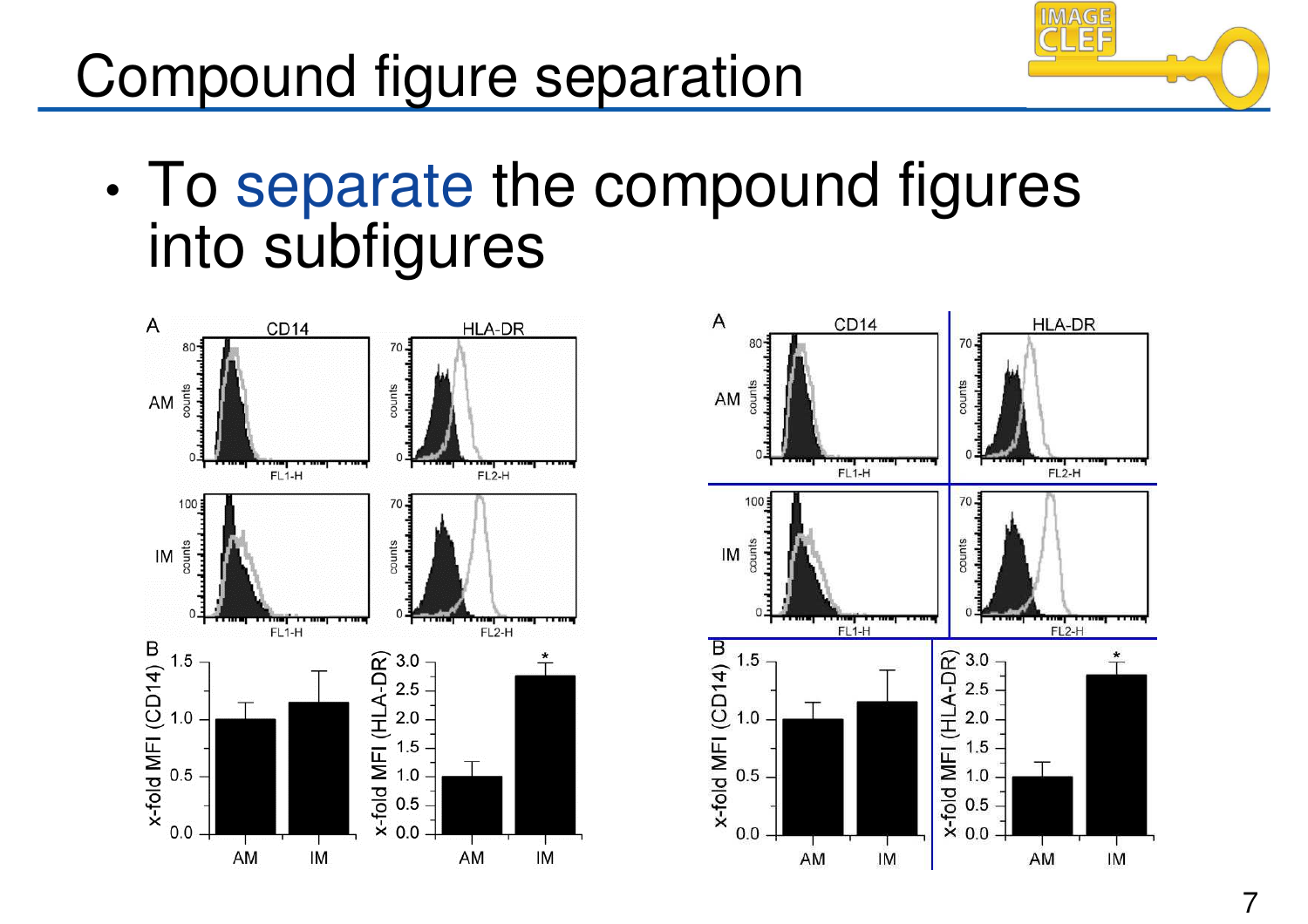## Multi-label classification



- To label compound figures with each of the modalities of the subfigures
	- Without previously separating them

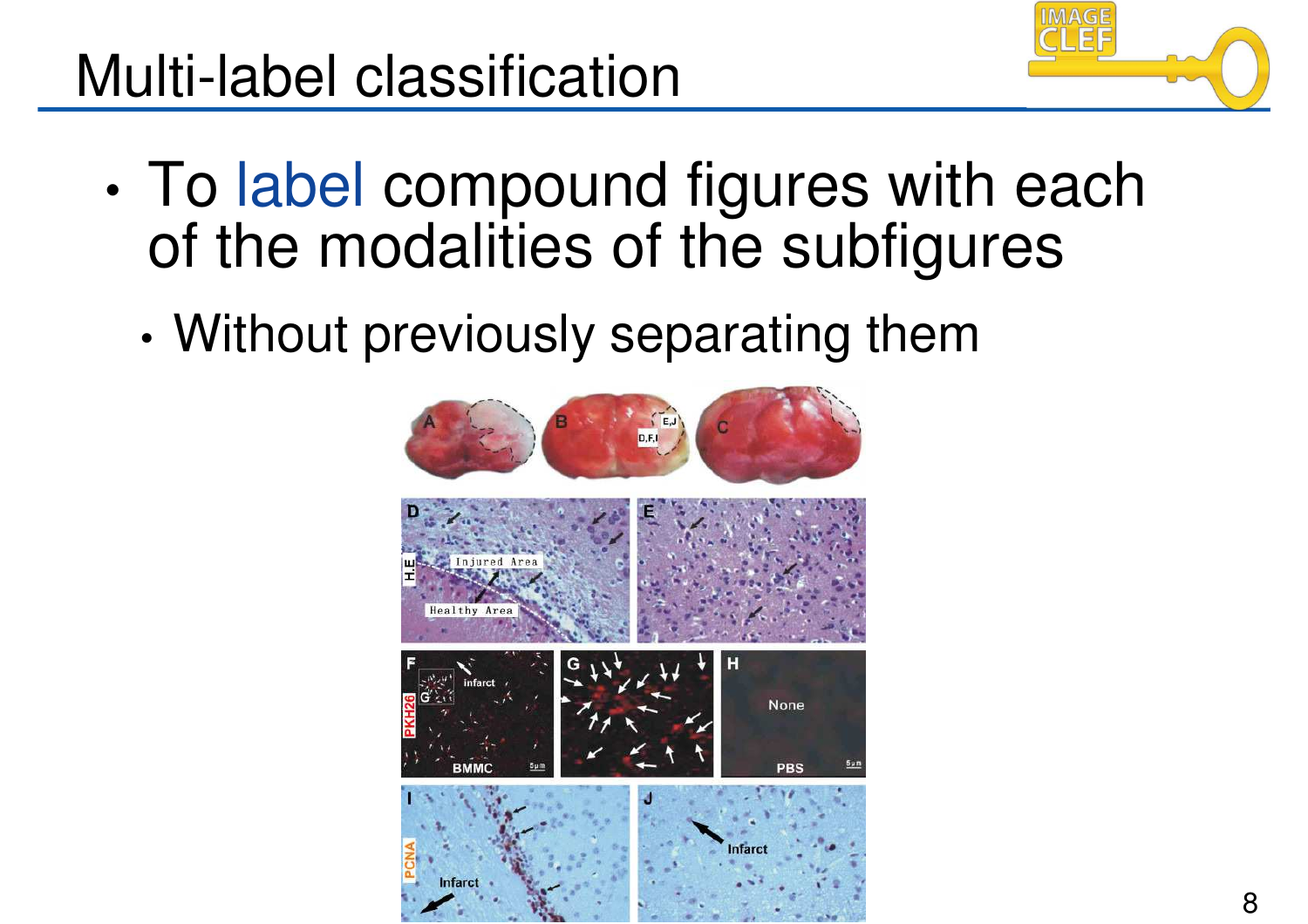#### Image type hierarchy



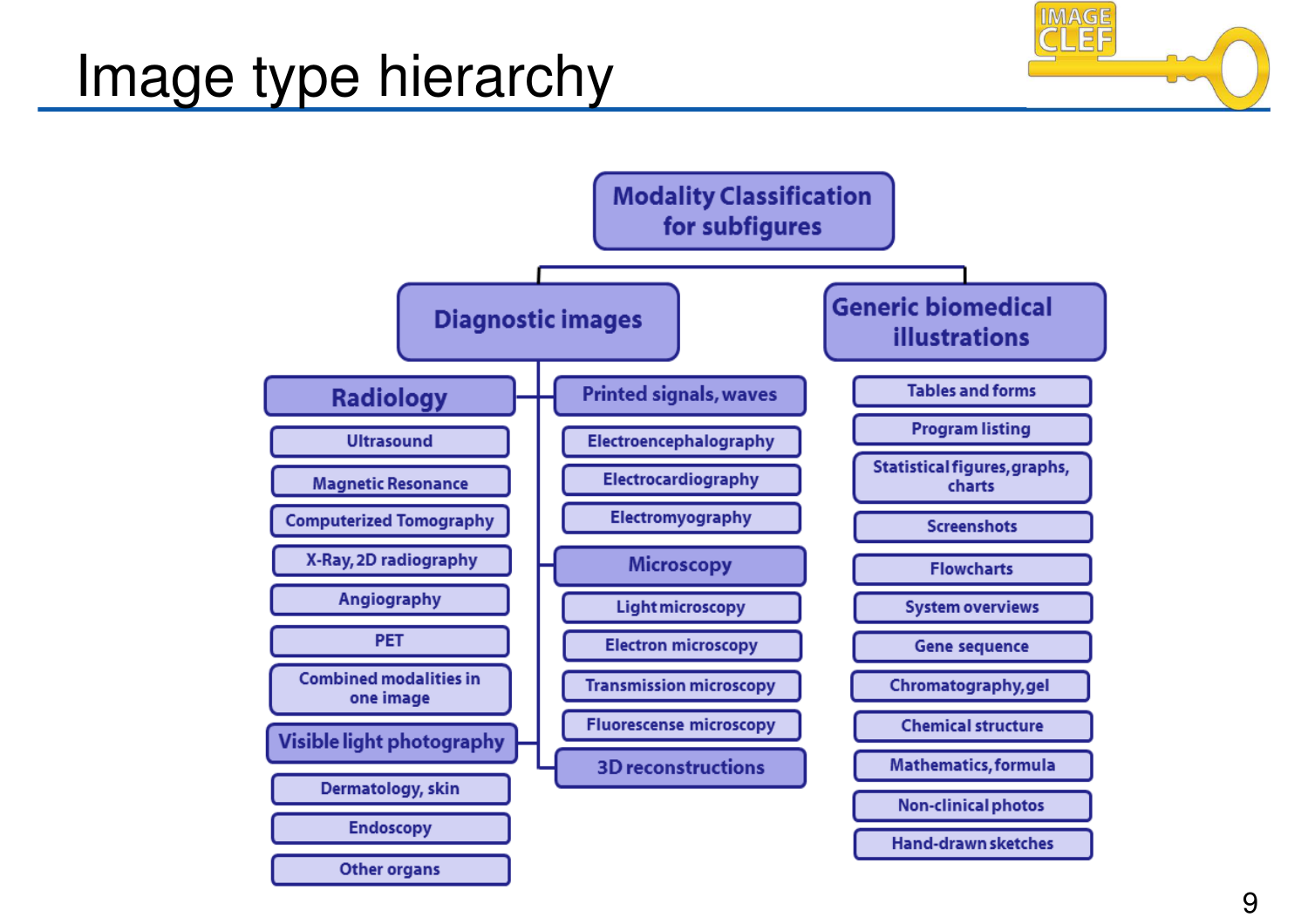

### Subfigure classification

• To classify subfigures into the 30 classes

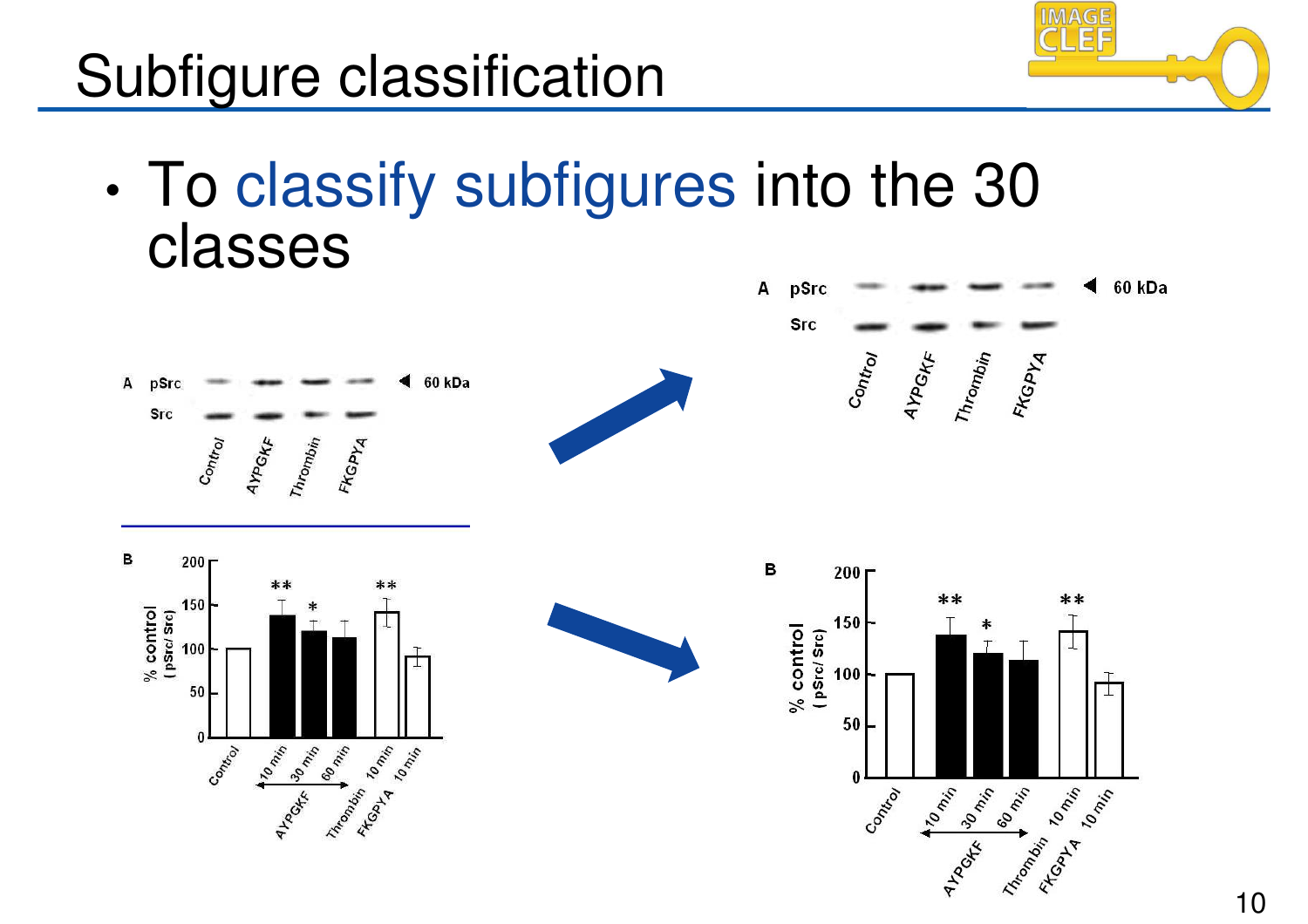#### Caption detection

- 
- To generate a caption that is a close as possible to the real one



aorta\_thoracic / tortuous / mild

aorta thoracic / tortuous



opacity / lung / middle lobe / right /aorta\_thoracic / tortuous

opacity / lung / base / left



calcified granuloma / lung / middle lobe / right / multiple

calcified granuloma / lung / hilum / right



opacity / lung / middle lobe / right / blood vessels

calcified granuloma / lung / middle lobe / right

input image



airspace\_disease / lung / hilum / right / lung / hilum

nodule / lung / hilum / right



thoracic\_vertebrae\_degenerative / mild

aorta tortuous / thoracic\_vertebrae\_degenerative  $/$  mild



normal normal



normal normal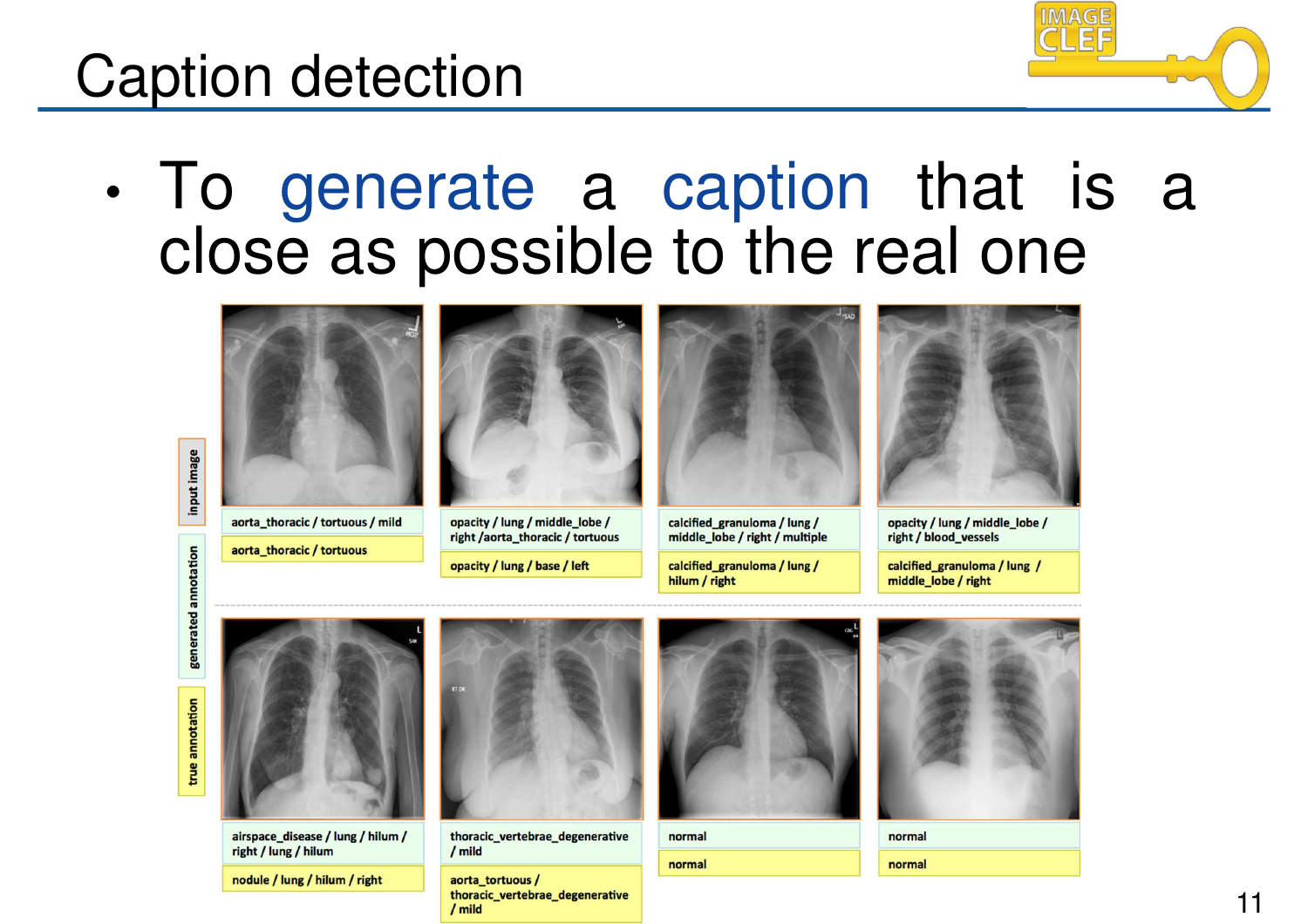

- Predicting the caption text based on the image content (and traing data)
	- Using a word similarity metric to evaluate success
	- Can also help to make the image content accessible
	- Training data are available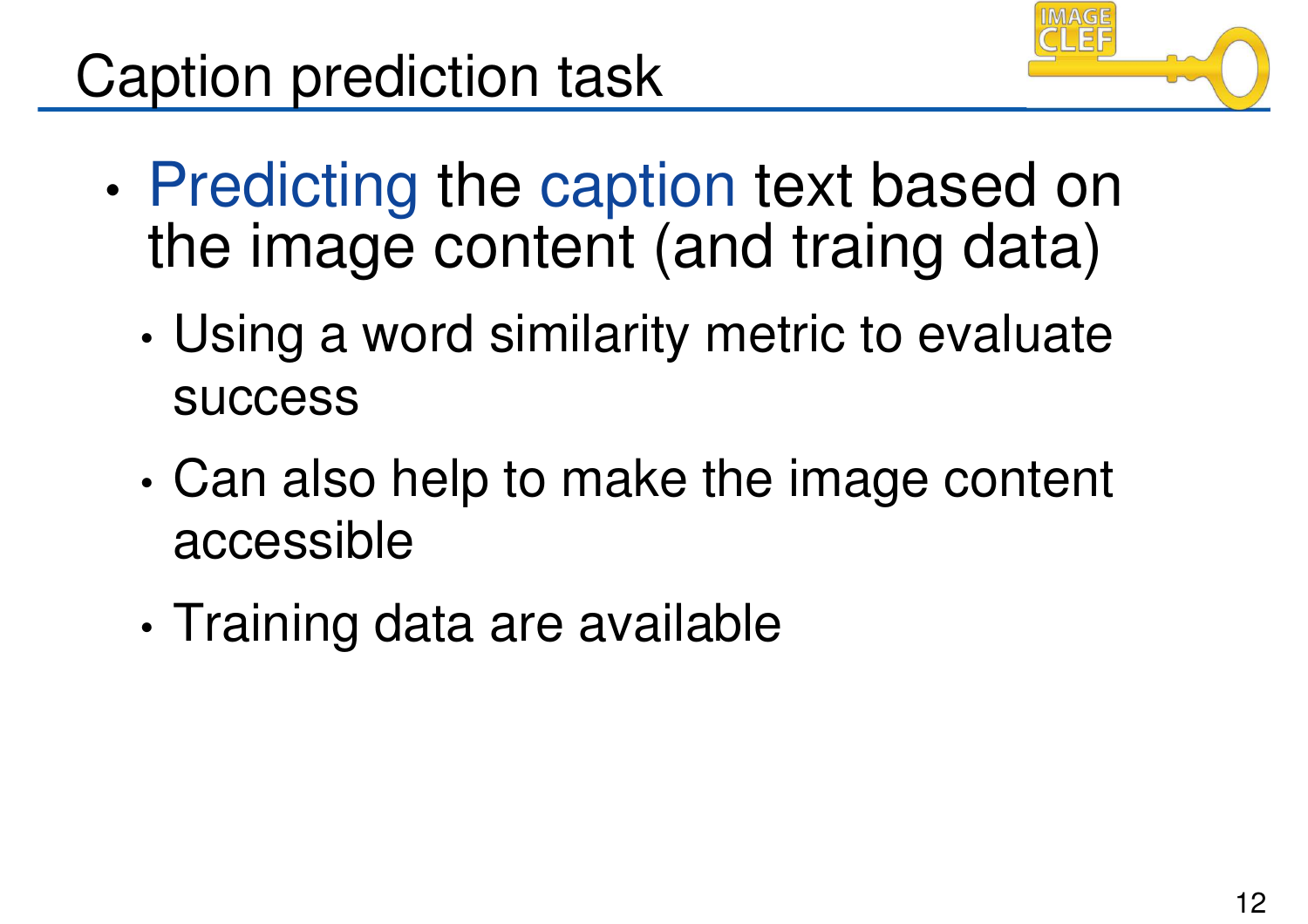

#### **Datasets**

- ImageCLEFmed 2016
	- 26,456 figures
	- Distributed in training and test sets
- Subset of PubMed Central
	- Over 4 million images of over 1,000,000 articles (2016)

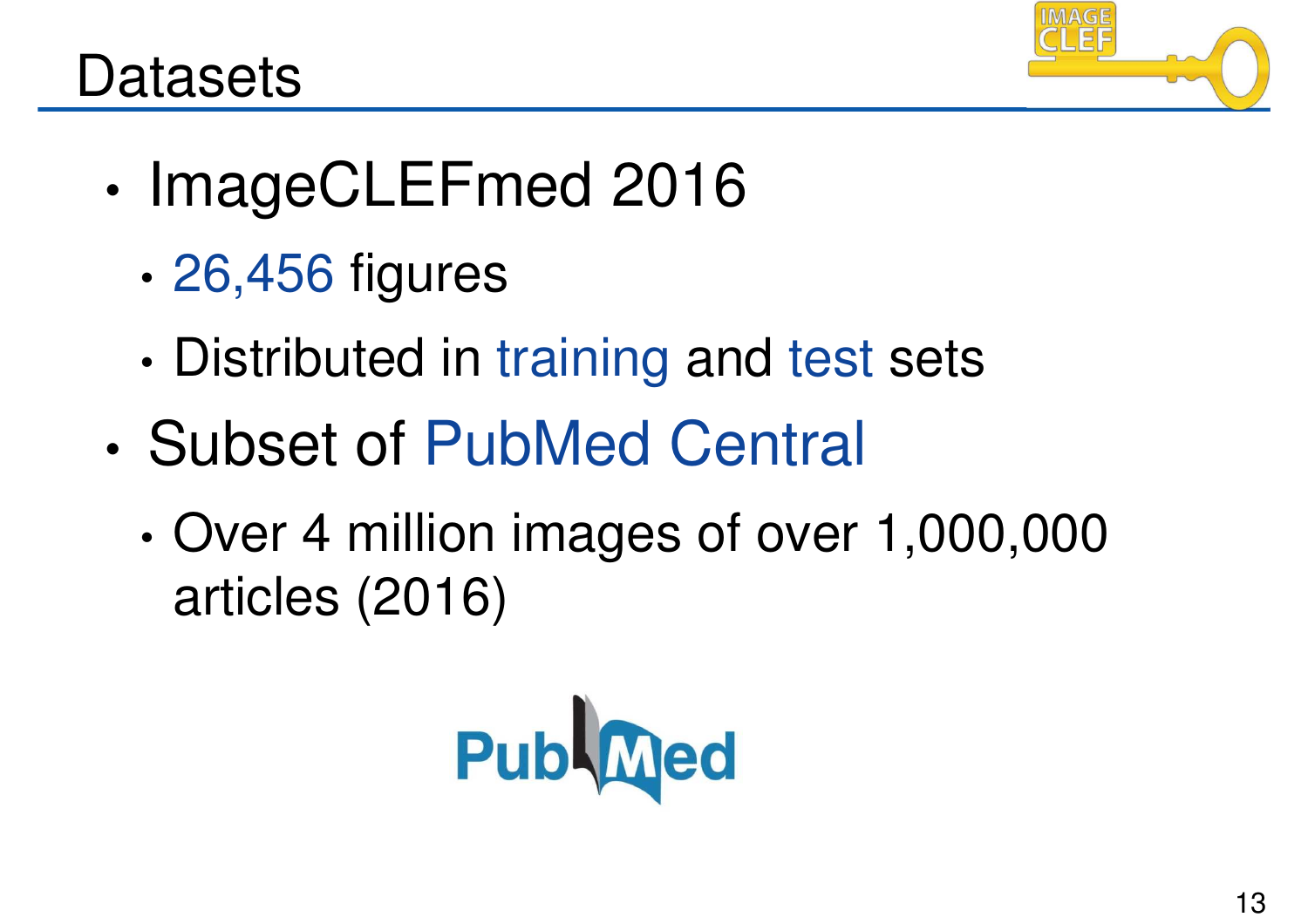

- Compound figure detection:
	- Full dataset: 26,456 compound and single figures
- Compound figure separation
	- Subset containing 8,397 compound figures
- Multi-label classification
	- Subset containing 2,651 compound figures
- Subfigure classification
	- 10,942 subfigures of compound figures
- Caption prediction
	- 20,000 diagnostic figures (non-compound)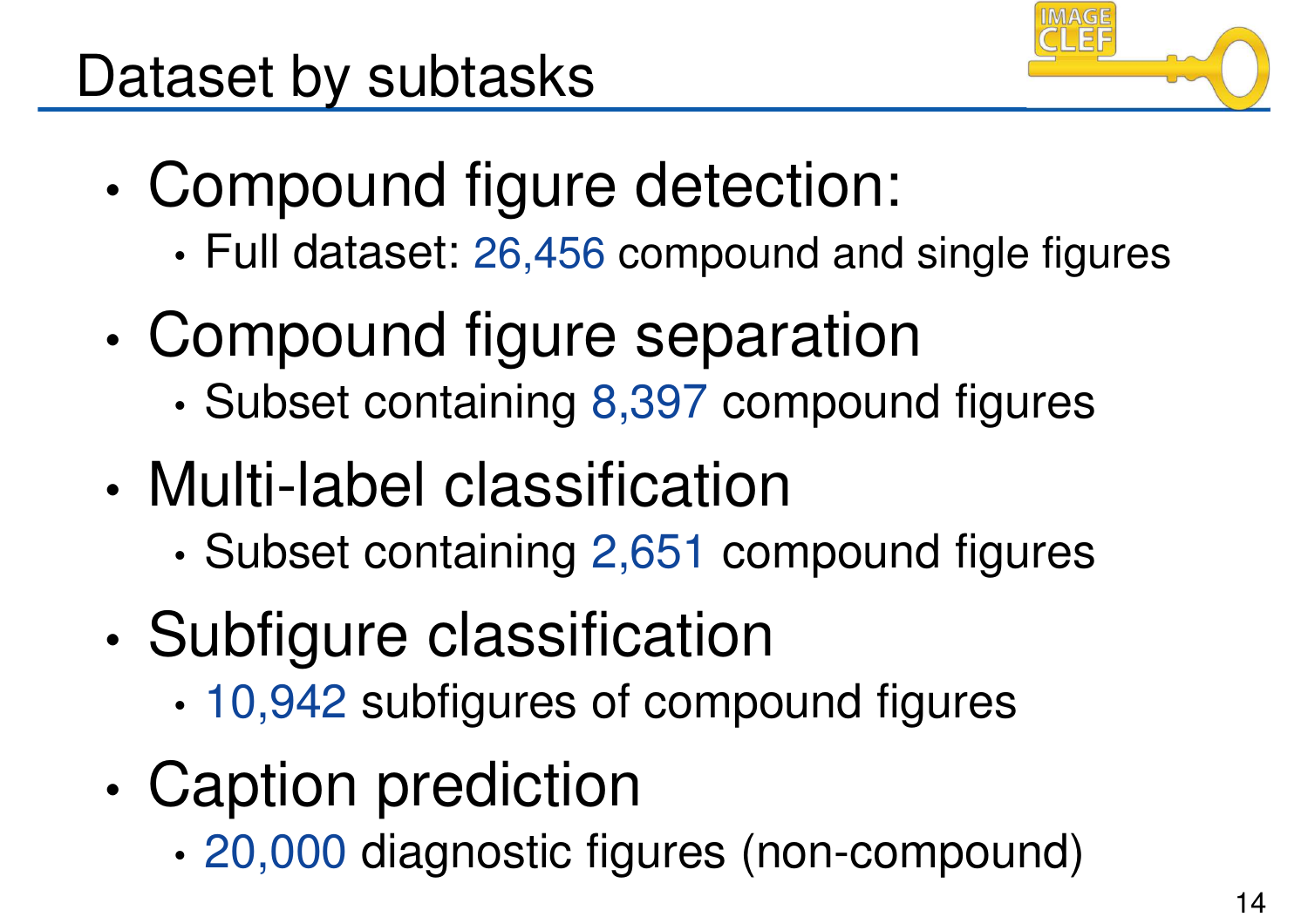

- 2,651 figures are:
	- Labeled with all subfigure types
	- Separated into subfigures
	- Using Crowdsourcing
- Figure ID:
	- "1297-9686-42-10-3"
- Subfigure IDs:
	- "1297-9686-42-10-3-1","1297-9686-42-10-3- 2",…, "1297-9686-42-10-3-4"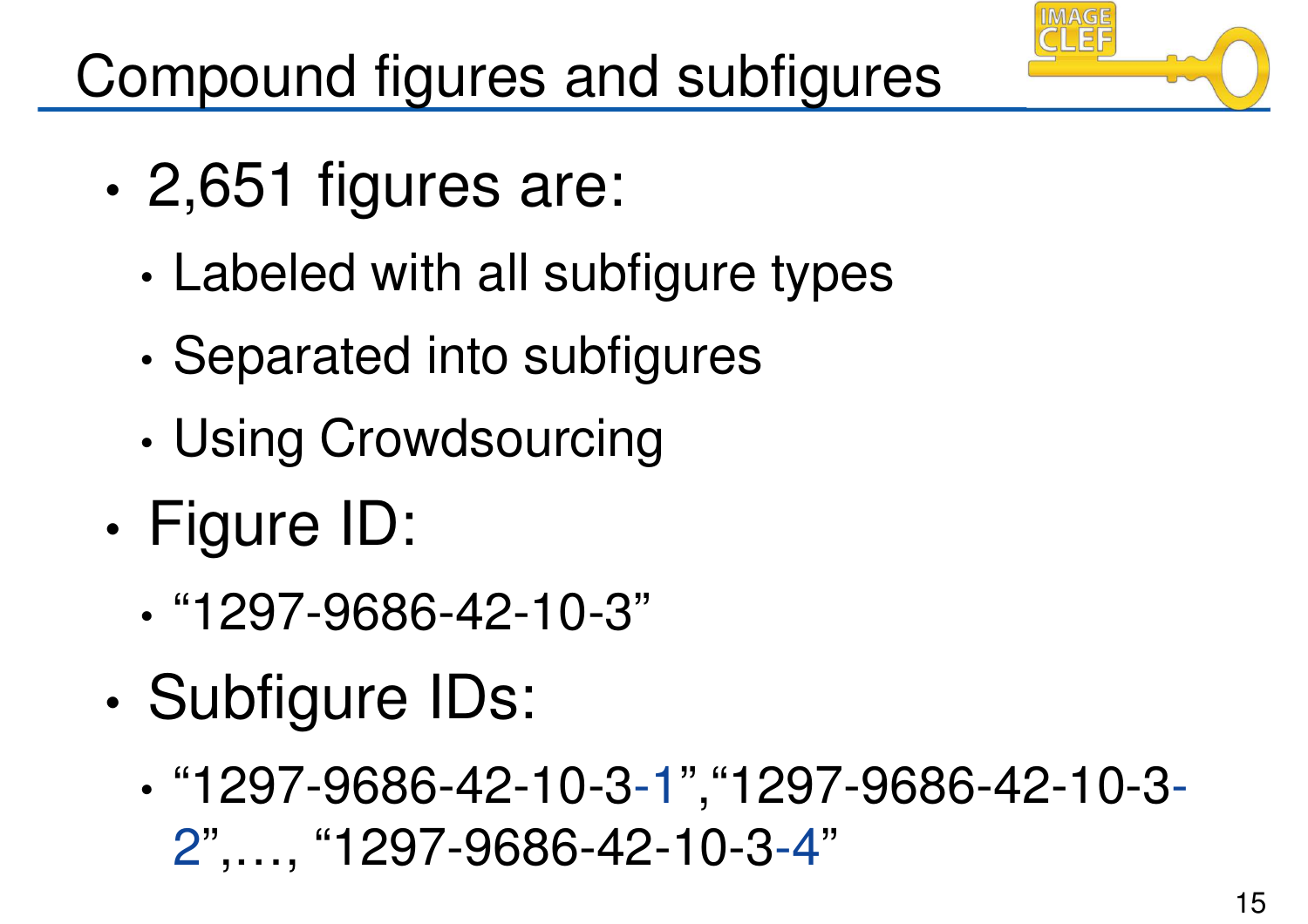#### Participation



- Over 72 groups registered
- 8 groups from 4 continents submitted results
- 69 runs submitted

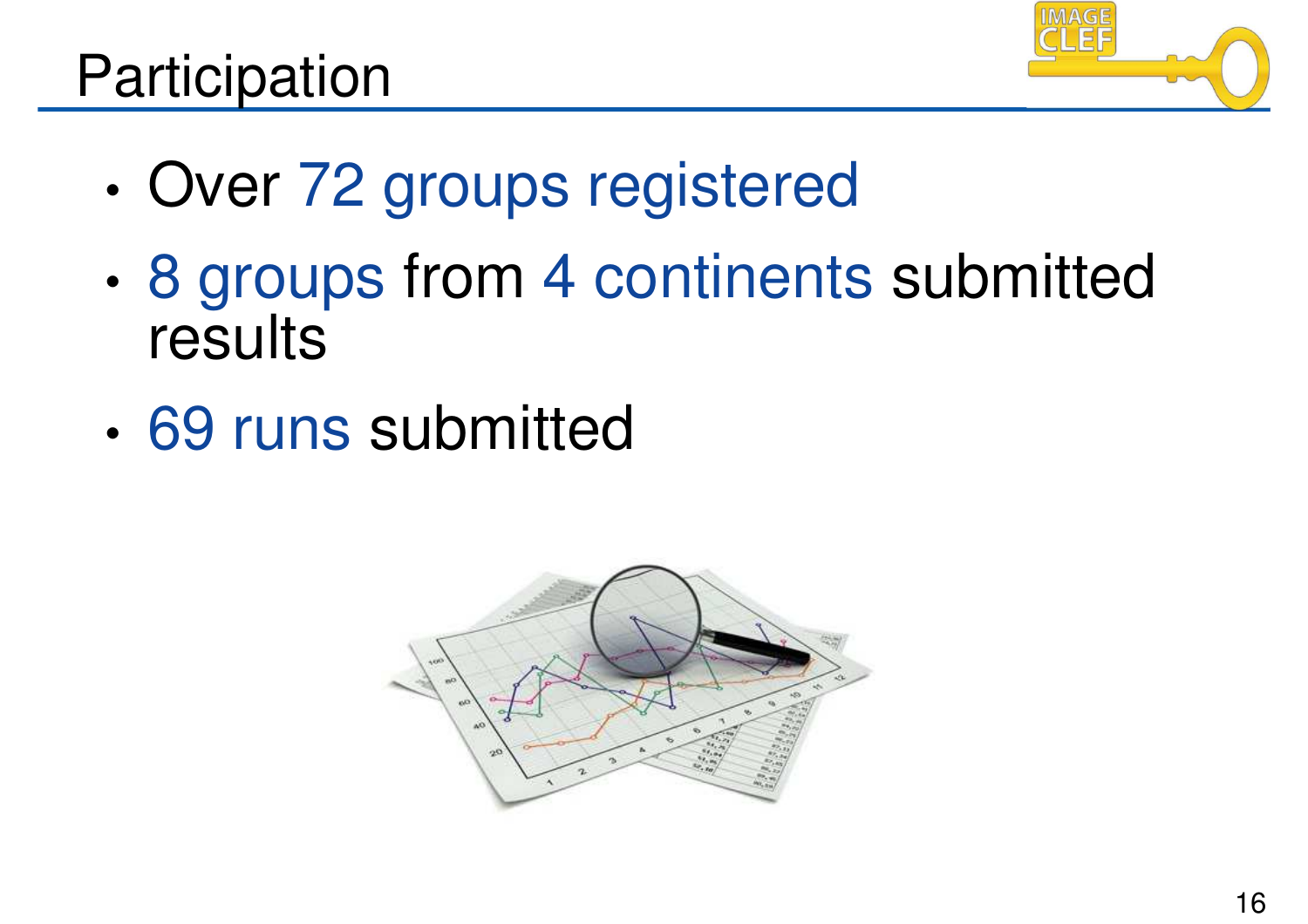# Results: compound figure detection

- Multimodal approaches achieve best results
- Best results using deep convolutional neural networks (CNN)

| Group           | <b>Run type</b> | <b>Accuracy</b> |
|-----------------|-----------------|-----------------|
| <b>DUTIR</b>    | mixed           | 92.70           |
| <b>CIS UDEL</b> | mixed           | 90.74           |
| <b>CIS UDEL</b> | mixed           | 90.39           |
| <b>CIS UDEL</b> | mixed           | 90.39           |
| <b>CIS UDEL</b> | mixed           | 85.47           |
| <b>CIS UDEL</b> | mixed           | 69.06           |
| <b>CIS UDEL</b> | mixed           | 52.25           |
| <b>MLKD</b>     | textual         | 88.13           |
| <b>DUTIR</b>    | textual         | 87.03           |
| <b>DUTIR</b>    | textual         | 86.05           |
| <b>CIS UDEL</b> | textual         | 85.47           |
| <b>DUTIR</b>    | visual          | 92.01           |
| <b>CIS UDEL</b> | visual          | 89.64           |
| <b>CIS UDEL</b> | visual          | 89.29           |
| <b>DIS UDEL</b> | visual          | 69.82           |

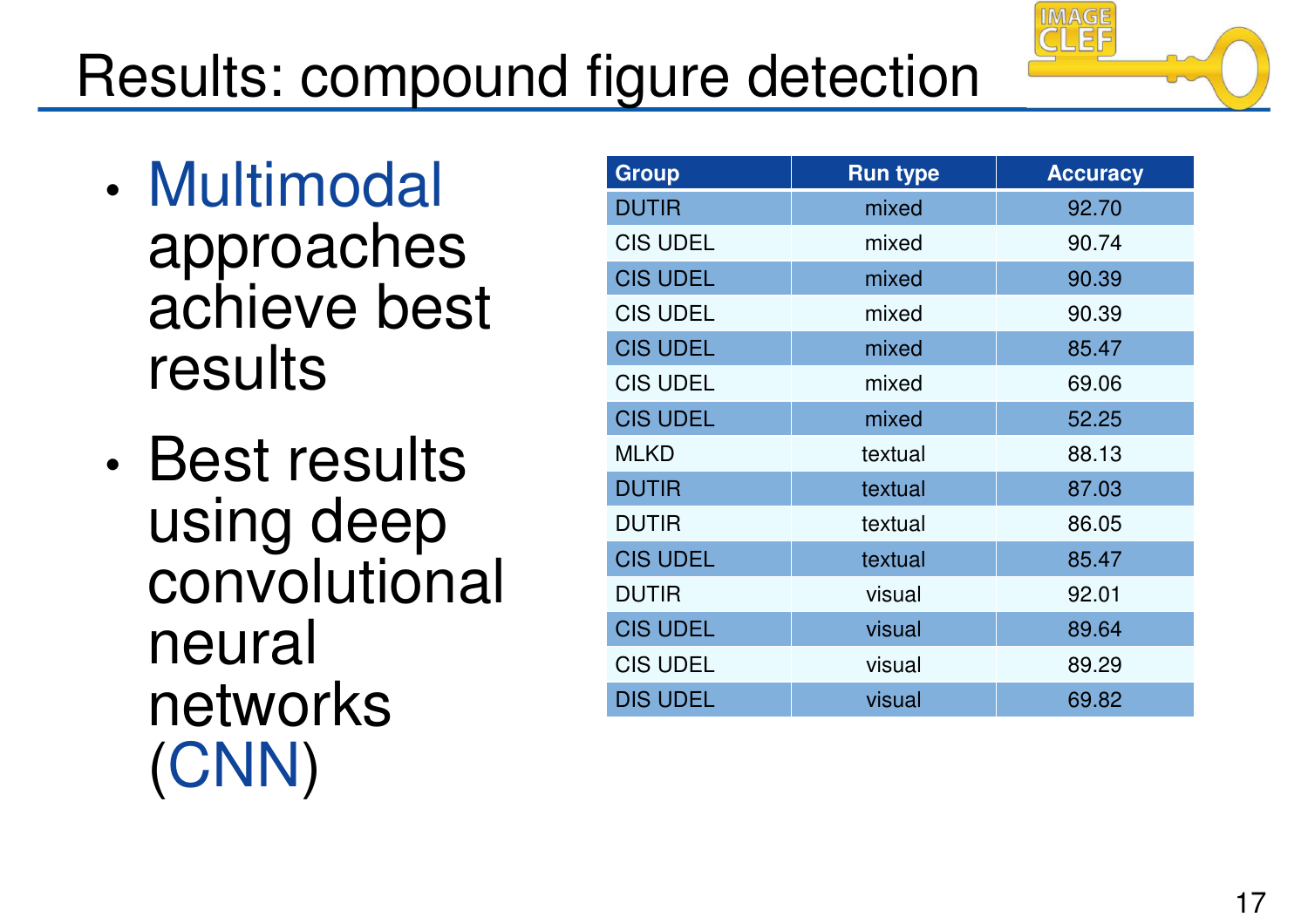Results: compound figure separation

- CIS UDEL applied:
	- Connected component analysis
	- Post-processing to avoid over-fragmentation

| <b>Group</b>    | <b>Run type</b> | <b>Accuracy</b> |
|-----------------|-----------------|-----------------|
| <b>CIS UDEL</b> | visual          | 84.43           |
| <b>CIS UDEL</b> | visual          | 84.08           |
| <b>CIS UDEL</b> | visual          | 84.03           |
| <b>CIS UDEL</b> | visual          | 83.04           |
| <b>CIS UDEL</b> | visual          | 81.23           |
| <b>CIS UDEL</b> | visual          | 75.27           |
| <b>CIS UDEL</b> | visual          | 74.83           |
| <b>CIS UDEL</b> | visual          | 74.30           |
| <b>CIS UDEL</b> | visual          | 73.57           |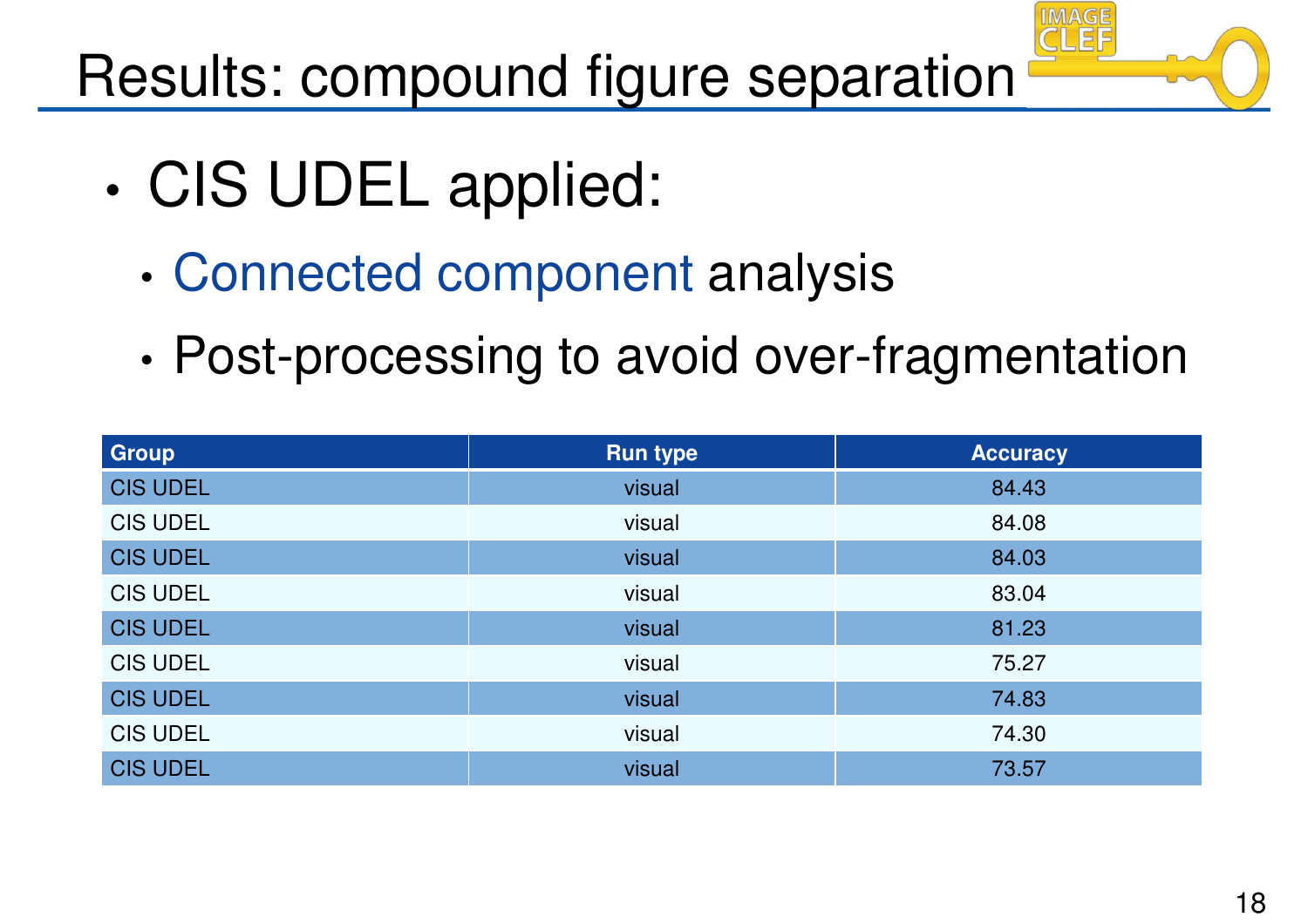### Results: multi-label classification

- BMET uses CNN and deep learning
- MLKD uses a textual approach with a random forest classifier

| Group       | <b>Hamming</b><br><b>Loss</b> | <b>F-Measure</b> |
|-------------|-------------------------------|------------------|
| <b>BMET</b> | 0.0131                        | 0.295            |
| <b>BMET</b> | 0.0135                        | 0.320            |
| <b>MLKD</b> | 0.0294                        | 0.320            |

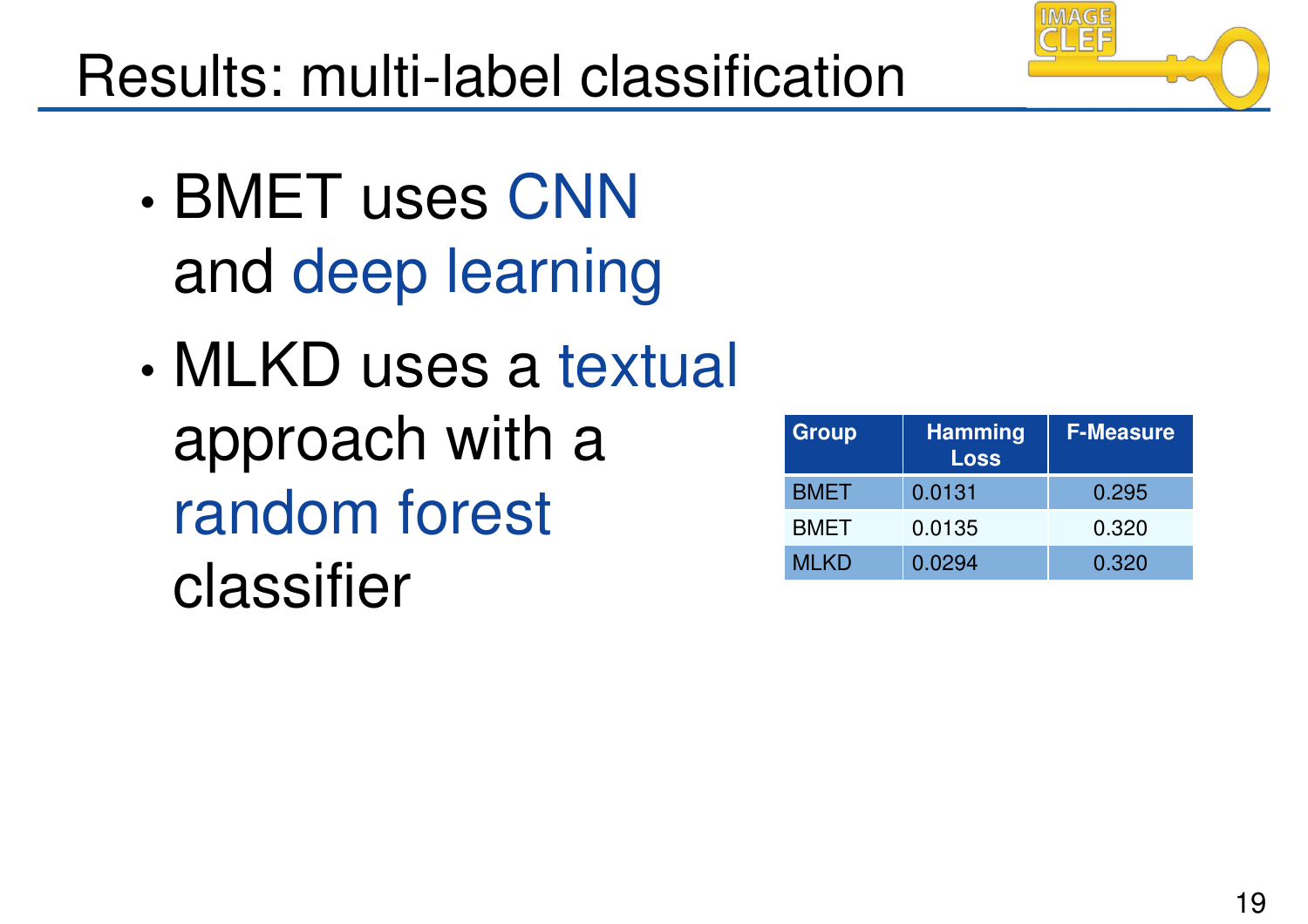Results: compound figure separation

- Multimodal approaches achieve best result
- CNN, feature selection, multiple visual descriptors are used

| Group                 | <b>Run type</b> | <b>Accuracy</b> |
|-----------------------|-----------------|-----------------|
| <b>BCSG</b>           | mixed           | 88.43           |
| $\sim 100$            | mixed           | $\sim 100$      |
| <b>MLKD</b>           | textual         | 72.22           |
| <b>BCSG</b>           | textual         | 58.37           |
| <b>BCSG</b>           | visual          | 85.38           |
| <b>IPL</b>            | visual          | 84.01           |
| <b>BMET</b>           | visual          | 77.55           |
| <b>NWPU</b>           | visual          | 76.38           |
| <b>CIS UDEL</b>       | visual          | 72.46           |
| NovaSearch            | visual          | 65.31           |
| $\sim 100$ km $^{-1}$ | visual          | $\sim 100$      |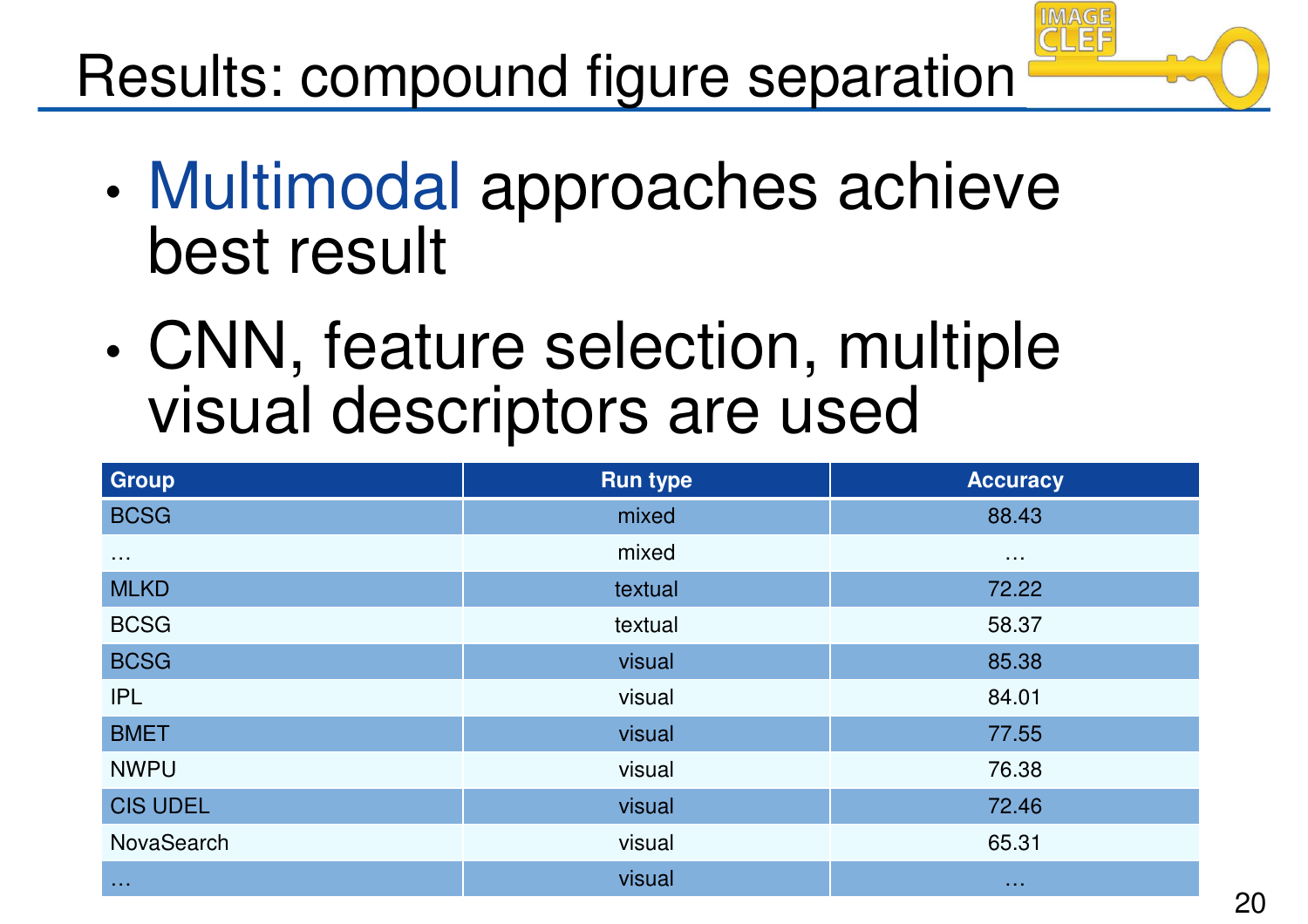

- CNNs (convolutional neural networks) are prominent in 2016
- Multimodal approaches achieve generally best results
- Multiple features used for visual classification
- Connected component analysis for figure separation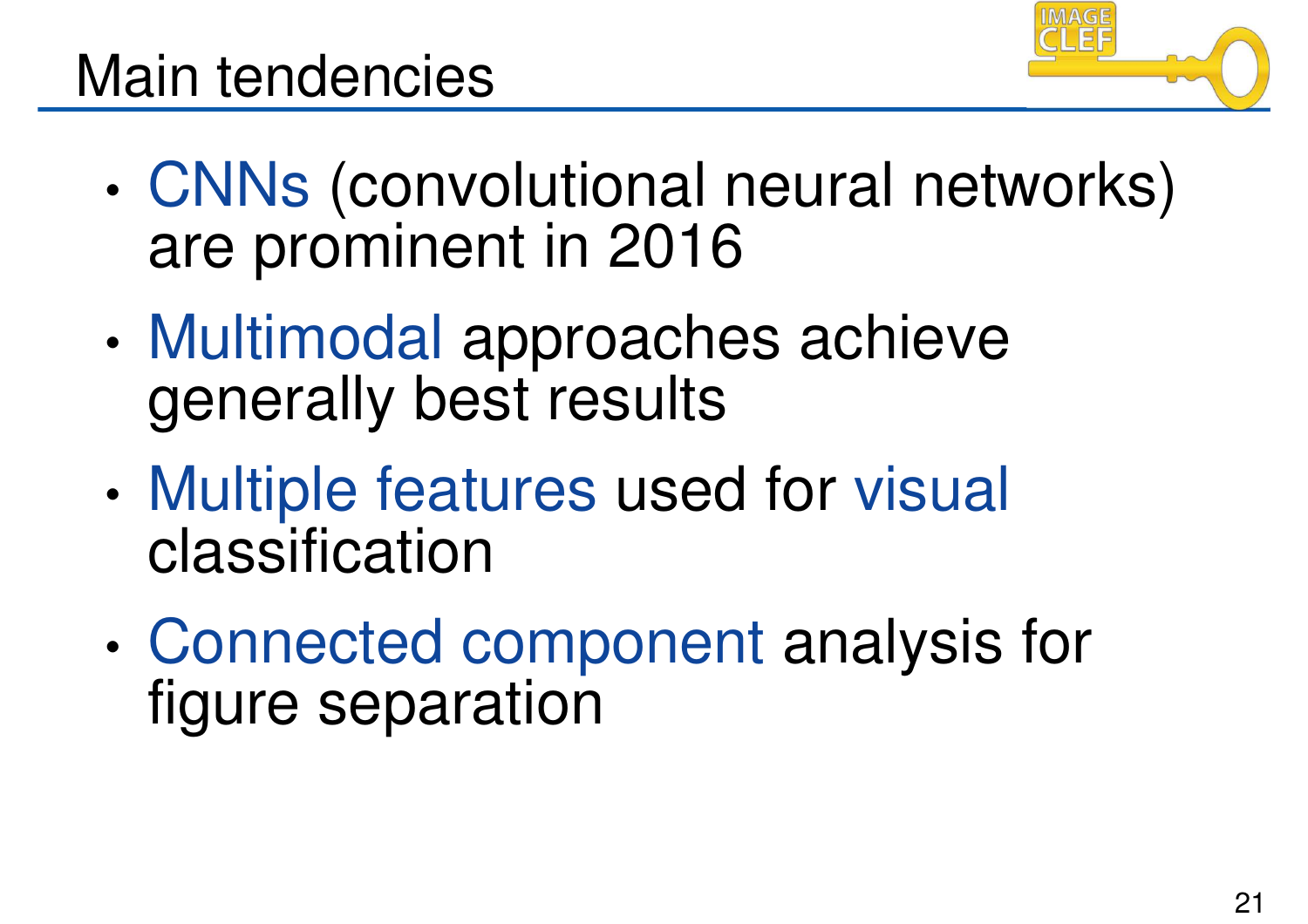

- Participants present a large variety of techniques
- The trend is towards the use of neural networks
- There were no submissions in the caption prediction subtask
- The subfigure classification subtask was the most popular task